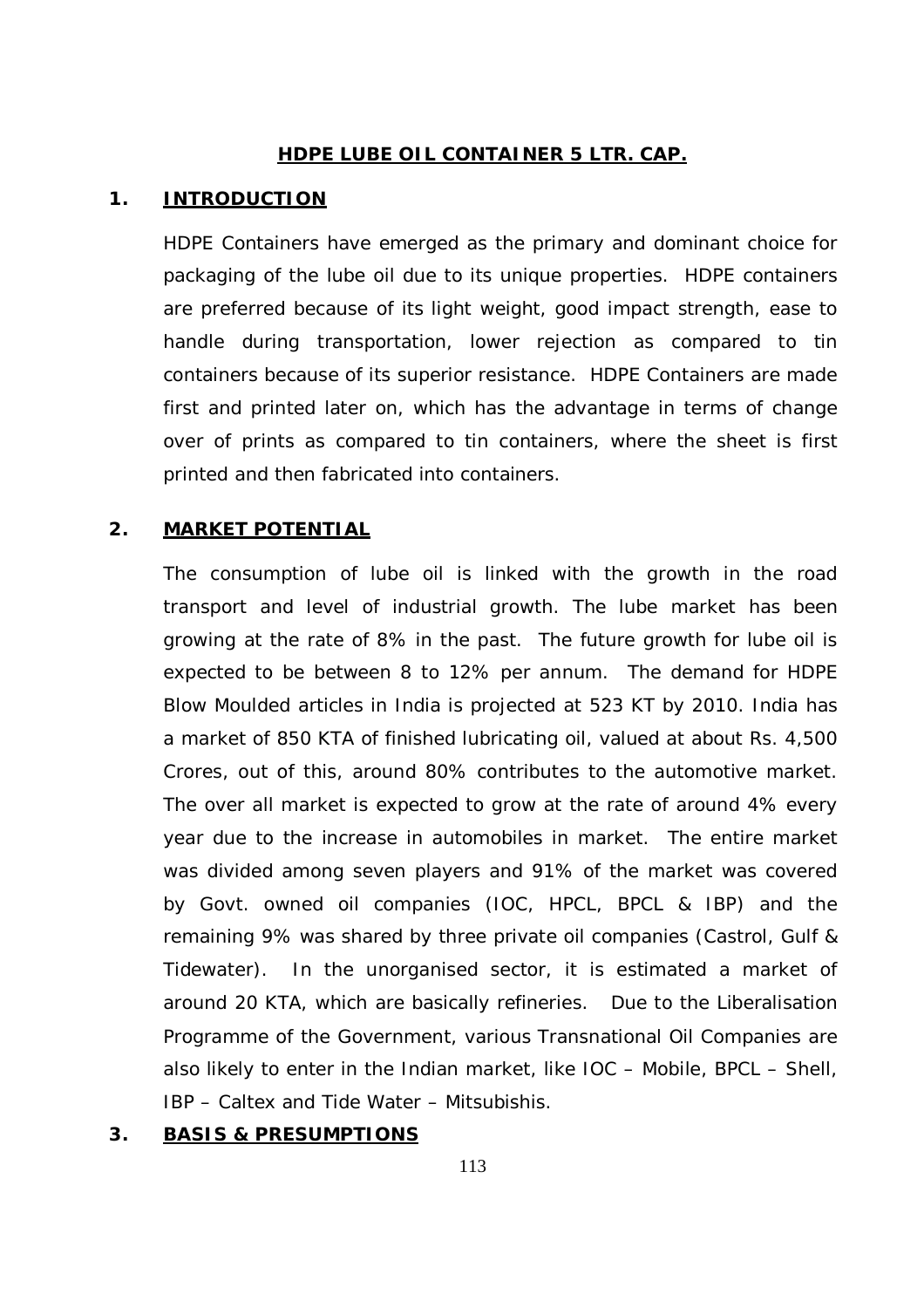(i) The output capacity is taken as 25 Kgs/hr. The unit will work at 20 hrs. per day for 25 working days in a month and 300 days in a year. The output capacity may vary from machinery to machinery and the cost of machinery may also vary from supplier to supplier.

(ii) The time period for achieving the full envisaged capacity utilisation is six months

#### 30

- (iii) The labour wages are as per the prevailing rates in the market
- (iv) The rate of interest for fixed and working capital is taken as 12 per cent
- (v) The margin money requirement for this project is 30 per cent
- (vi) The pay back period of this project is 5 years
- (vii) The rate of land is taken @ Rs. 500/-per sq. mtr. and construction charges are taken @ Rs. 3500 per sq. mtr. This may also vary from place to place.
- (viii) The present profile has to be updated taking into prevailing cost of land, building, machinery etc. at the time of implementation of the project.

### **4. IMPLEMENTATION SCHEDULE**

| The Time requirement for preparation of Project report :                                   | Two          |
|--------------------------------------------------------------------------------------------|--------------|
| months                                                                                     |              |
| Time requirement for selection of Site                                                     | One month    |
| Time required for registration as Small Scale Unit                                         | One          |
| Week                                                                                       |              |
| Time required for acquiring the loan<br>Machinery procurement, erection and commissioning: | Three months |
| Recruitment of labourer etc.                                                               | One month    |
| Trial runs                                                                                 | One month    |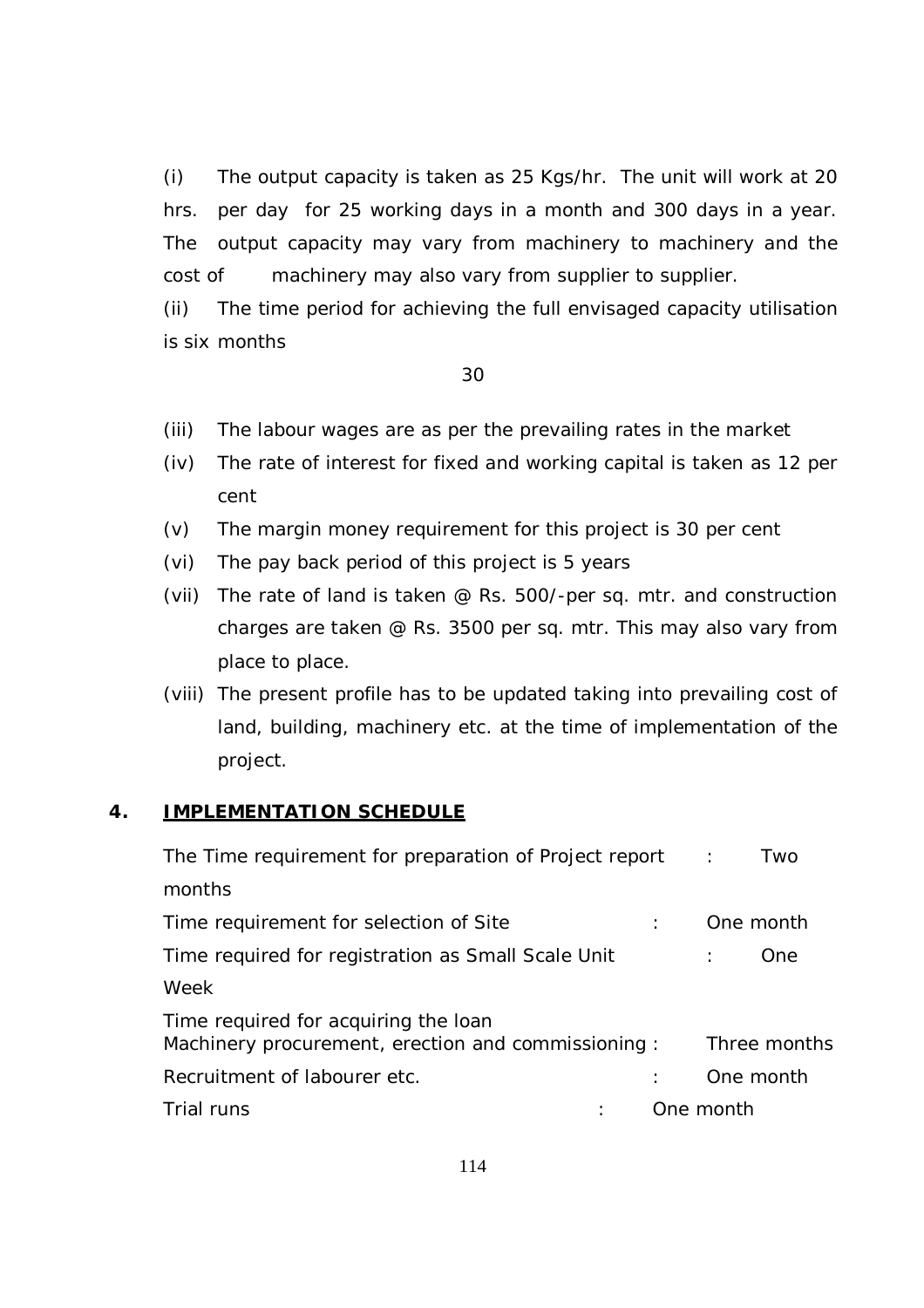# **5. TECHNICAL ASPECT**

### MANUFACTURING PROCESS

In a typical Extrusion Blow Moulding process, plastics granules are fed into the hopper of the extruder. These granules travel to the extruder barrel, whereby the granules are heated with the help of electric heaters and homogenised by the screw in the barrel. The plasticized mass is extruded into the tube called parison. The Parison is then inflated into a mould of required form to contact and set up against the cooled walls of the mould cavity. The following properties of the end product must be ensured during manufacturing:

Uniform Wall thickness

Consistency in weight of moulded product

Uniform colour dispersion throughout article specified dimensional accuracy

# **6. QUALITY & STANDARD**

The containers may be manufactured as per the standard specification specified by the Oil Companies. The item can also be manufactured as per IS 7394.

31

# **7. PRODUCTION CAPACITY** (Per Annum)

- (a) Quantity (M.T.) : 150
- (b) Value (Rs.) : 1,50,00,000.00

## **8. TOTAL POWER REQUIREMENT**

Total connected load (HP/KW) : 55 KW

## **9. POLLUTION CONTROL MEASURES**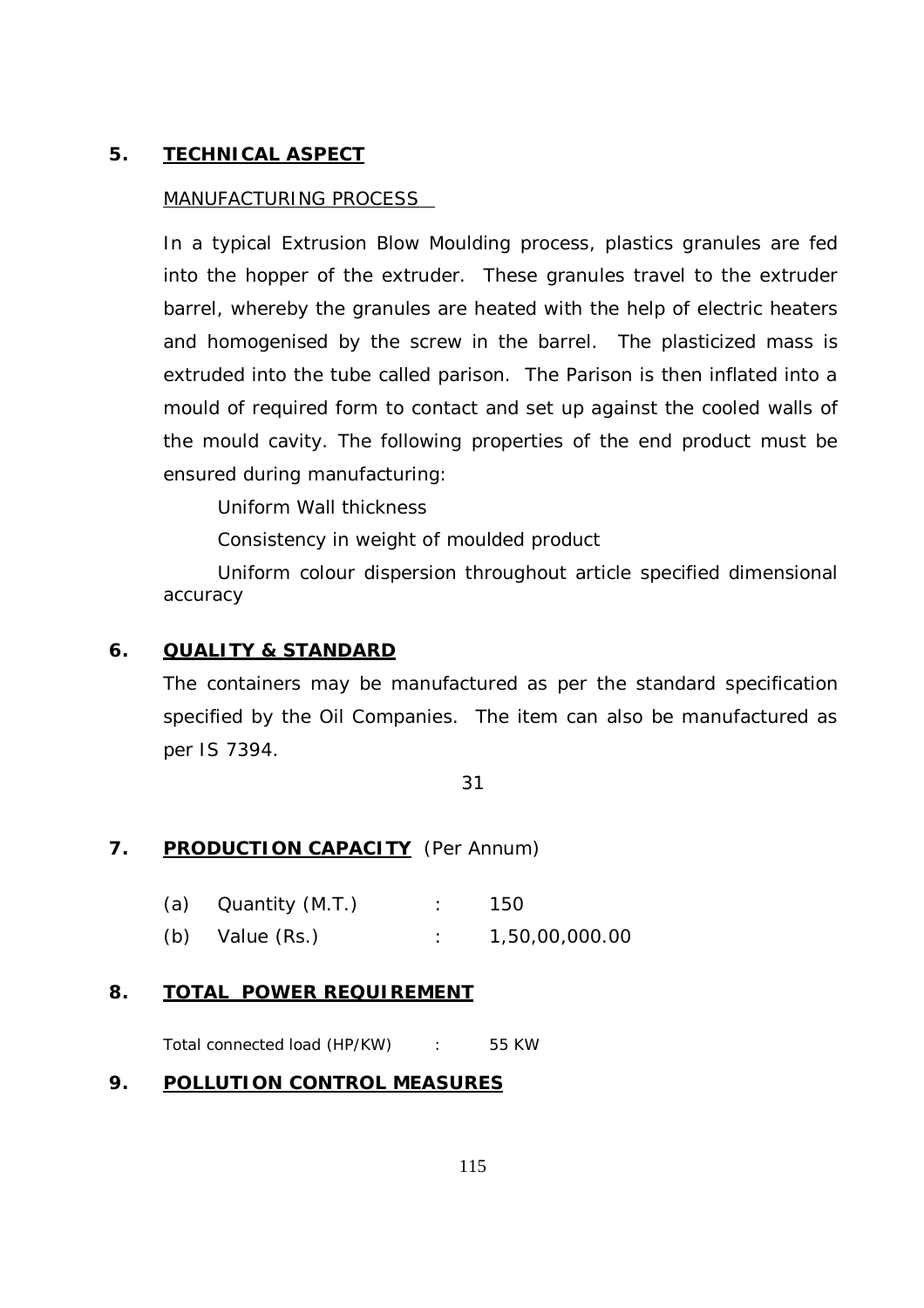The unit does not create any pollution. However, a proper ventilation should be made in the processing area for the better circulation of the fresh air.

### **10. ENERGY CONSERVATION**

Entrepreneurs may select energy efficient machinery and proper planning has also to be made for saving energy in the unit.

# **11. FINANCIAL ASPECTS**

### A. FIXED CAPITAL

| (Rs.)           | <b>LAND &amp; BUILDING</b> |         | Area sq. mtrs. Rate Rs. per Sq. mtr. |
|-----------------|----------------------------|---------|--------------------------------------|
| Land            | 120                        | 500.00  | 60,000.00                            |
| <b>Building</b> | 60.                        | 3500.00 | 2,10,000.00                          |

 Total : 2,70,000.00 --------------

-------------

### ii) MACHINERY & EQUIPMENT

| (Rs.) |                              | Sr. No. Description of machines                                                                                                     | Qty.(Nos.) |
|-------|------------------------------|-------------------------------------------------------------------------------------------------------------------------------------|------------|
|       |                              | (c) Production Unit                                                                                                                 |            |
|       |                              | 1. Extrusion Blow Moulding Machine<br>10,00,000.00 - 5 ltr. Capacity with all accessories<br>alongwith compressor and cooling tower | 1 No.      |
|       | 75,000.00                    | 2. Scrap Grinder<br>(d) Testing Equipment & Other Accessories                                                                       | 1 No.      |
|       | 50,000.00                    |                                                                                                                                     |            |
|       | 1,13,000.00<br>$(a)$ & $(b)$ | (c) Electrification & Installation $\omega$ 10% of cost & machinery                                                                 |            |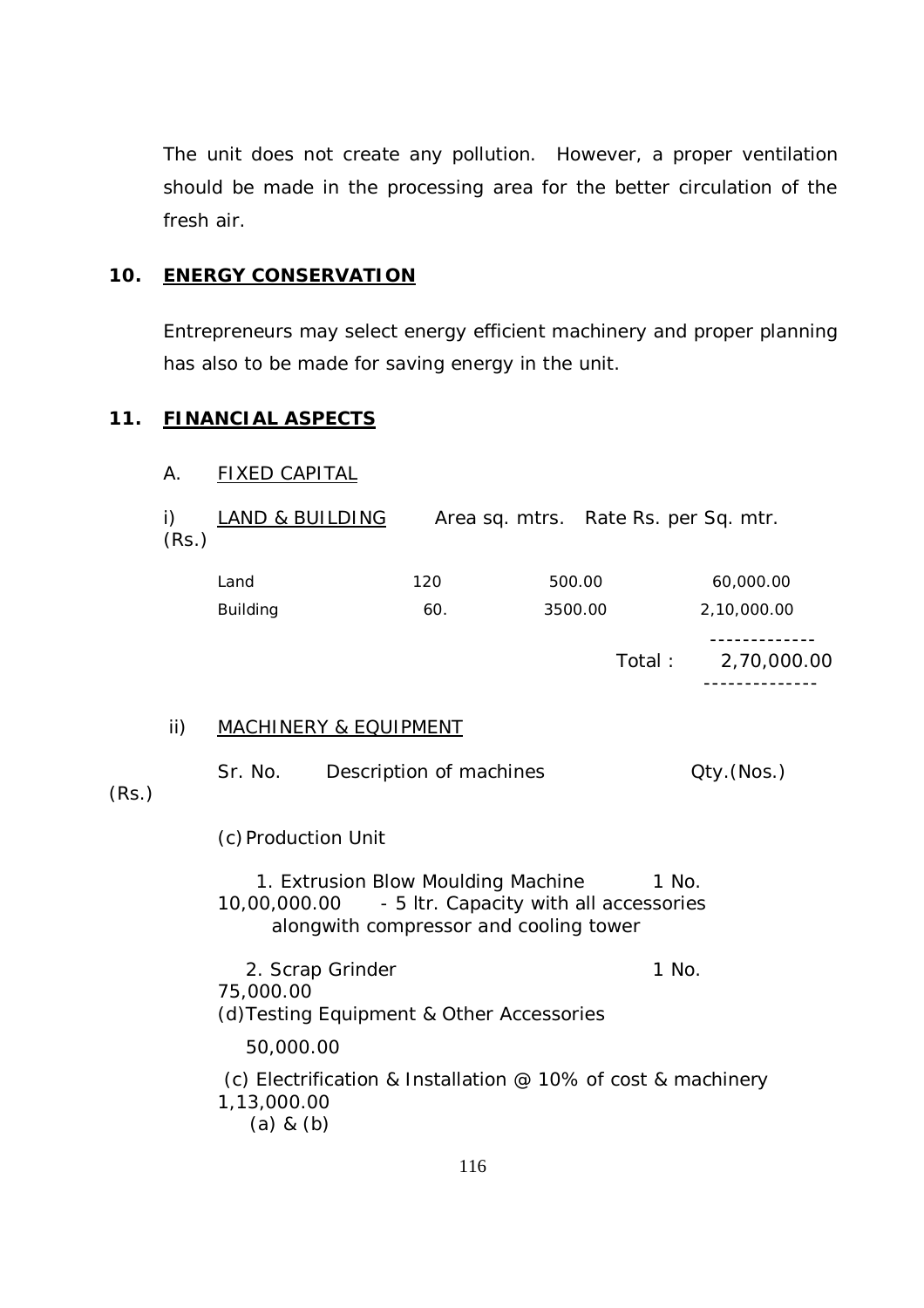|           |                | (d) Pre-operative expenses<br>50,000.00                                     |                |   |              |               |  |  |
|-----------|----------------|-----------------------------------------------------------------------------|----------------|---|--------------|---------------|--|--|
|           |                | Total cost of machinery & equipment (a to d)<br>12,88,000.00                |                |   |              |               |  |  |
|           |                | (e) Cost of Moulds & Dies<br>75,000.00                                      |                |   |              |               |  |  |
|           |                | (f) Cost of Office Equipment/Furniture/Computers etc.<br>3,00,000.00        |                |   |              |               |  |  |
|           |                |                                                                             |                |   | Total:       | 16,63,000.00  |  |  |
|           |                | Fixed Capital - (i) + (ii) = Rs. 2,70,000 + Rs. 16,63,000 =<br>19,33,000.00 |                |   |              |               |  |  |
|           | <b>B.</b>      | <b>WORKING CAPITAL</b>                                                      |                |   |              | ------------- |  |  |
|           | i)             | Staff and Labour (Per month)                                                |                |   |              |               |  |  |
|           | (Rs.)          | Designation                                                                 | Nos.           |   | Salary (Rs.) |               |  |  |
|           |                | <b>Sales Executive</b>                                                      | 1              |   | 5,000.00     | 5,000.00      |  |  |
|           |                | Accountant-cum-Store Keeper                                                 |                | 1 | 4,000.00     |               |  |  |
| 4,000.00  |                |                                                                             |                |   |              |               |  |  |
|           | Watchman       |                                                                             | $\overline{2}$ |   | 3,000.00     | 6,000.00      |  |  |
|           |                | <b>Skilled Workers</b>                                                      | 3              |   | 3,500.00     | 10,500.00     |  |  |
|           | <b>Helpers</b> |                                                                             | 3              |   | 3,000.00     | 9,000.00      |  |  |
|           |                |                                                                             |                |   | Total:       | 34,500.00     |  |  |
| 3,450.00  |                | Add perquisite @ 10% of the Salary                                          |                |   |              |               |  |  |
| 37,950.00 |                |                                                                             |                |   | Total:       |               |  |  |
|           |                |                                                                             |                |   |              |               |  |  |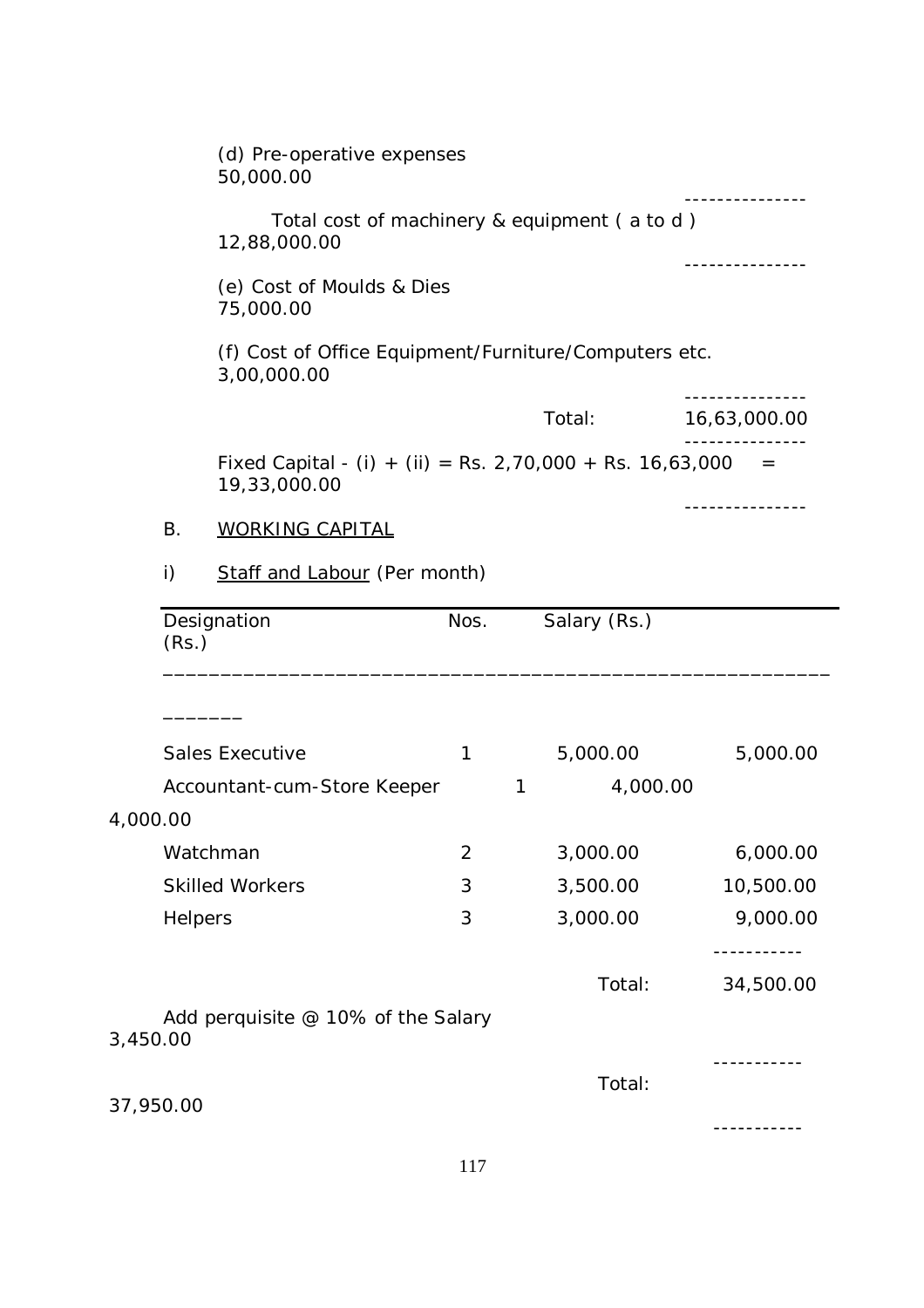| 38,000.00    |     |                                                                                  | Or say Rs.     |             |
|--------------|-----|----------------------------------------------------------------------------------|----------------|-------------|
| ii)<br>(Rs.) |     | Raw Material (Per month) Qty. (M.T.)                                             | Rate Rs./ M.T. |             |
|              |     | <b>HDPE Granules</b><br>12.5                                                     | 75,000         | 9,37,500.00 |
| iii)         |     | Utilities (per month):                                                           |                | (Rs.)       |
|              | a)  | Power (60% utilisation of the total load x 55 KW x<br>500 hrs. x Rs. 5 per unit) |                |             |
|              |     | 82,500.00                                                                        |                |             |
|              | b)  | Water                                                                            |                |             |
| 500.00       |     |                                                                                  |                |             |
|              |     |                                                                                  | Total:         | 83,000.00   |
|              |     | 33                                                                               |                |             |
| iv)          |     | Other Contingent Expenses (Per month)                                            |                | (Rs.)       |
|              | y)  | Repairs and Maintenance<br>1,000.00                                              |                |             |
|              | Z)  | <b>Transportation Charges</b>                                                    |                | 5,000.00    |
|              | aa) | Postage and stationery                                                           |                | 1,000.00    |
|              | bb) | Telephone/Fax/Computer                                                           |                |             |
|              |     | 2,000.00<br><b>Consumable Stores</b>                                             |                |             |
|              | cc) | 1,000.00                                                                         |                |             |
|              | dd) | Advertisement & Publicity                                                        |                |             |
|              |     | 1,500.00                                                                         |                |             |
|              | ee) | Insurance                                                                        |                | 2,500.00    |
|              | ff) | Miscellaneous Expenses<br>1,000.00                                               |                |             |
|              |     |                                                                                  | Total:         | 15,000.00   |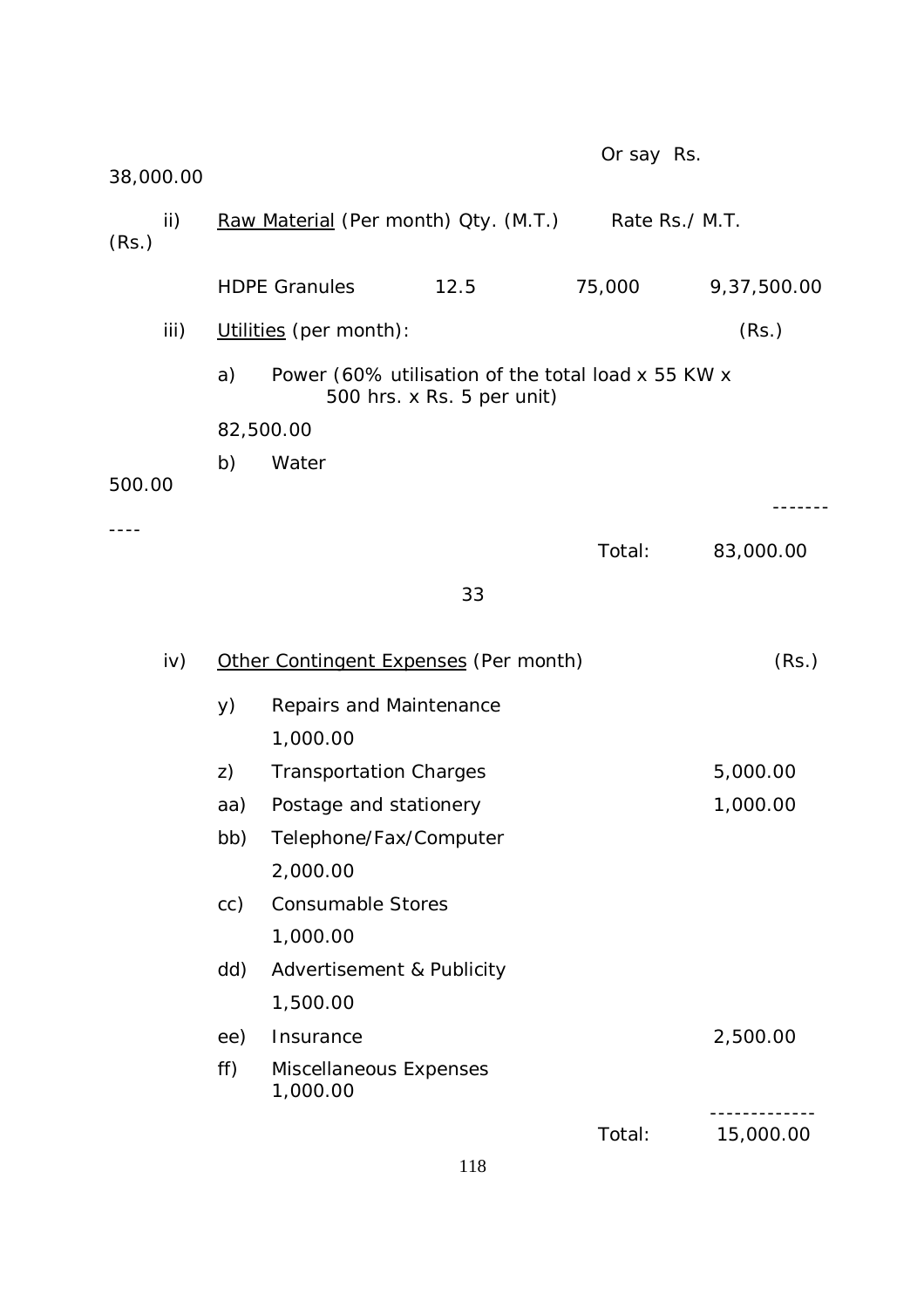| 12.          |                 |                  | <b>TOTAL WORKING CAPITAL (Per month)</b>     |        | (Rs.)               |
|--------------|-----------------|------------------|----------------------------------------------|--------|---------------------|
|              | i)              |                  | Staff and Labour                             |        | 38,000.00           |
|              | $\mathsf{ii}$ ) |                  | Raw Material                                 |        |                     |
|              |                 | 9,37,500.00      |                                              |        |                     |
|              | iii)            | <b>Utilities</b> |                                              |        | 83,000.00           |
|              | iv)             |                  | Other Contingent Exp.                        |        | 15,000.00           |
|              |                 |                  |                                              | Total: | 10,73,500.00        |
|              |                 |                  |                                              | Or say |                     |
| 10,74,000.00 |                 |                  |                                              |        |                     |
|              |                 |                  | Working Capital for 3 months                 |        | 32,22,000.00        |
| 13.<br>(Rs.) |                 |                  | <b>TOTAL CAPITAL INVESTMENT</b>              |        |                     |
|              | А.              |                  | <b>Fixed Capital</b>                         |        |                     |
|              |                 |                  | 19,33,000.00 B. Working Capital for 3 months |        |                     |
| 32,22,000.00 |                 |                  |                                              |        |                     |
|              |                 |                  |                                              |        | Total: 51,55,000.00 |
| 14.          |                 |                  | <b>FIANCIAL ANALYSIS</b>                     |        | ---------<br>(Rs.)  |
|              | Α.              |                  | Cost of Production (per year)                |        |                     |
|              |                 | a)               | <b>Total Recurring Cost</b>                  |        |                     |
|              |                 | 1,28,88,000.00   |                                              |        |                     |
|              |                 | b)               | Depreciation on building @ 5%                |        |                     |
|              |                 | 10,500.00        |                                              |        |                     |
|              |                 | $\mathsf{C}$ )   | Depreciation on machinery& equipment @ 10%   |        |                     |
|              |                 |                  | 1,28,800.00                                  |        |                     |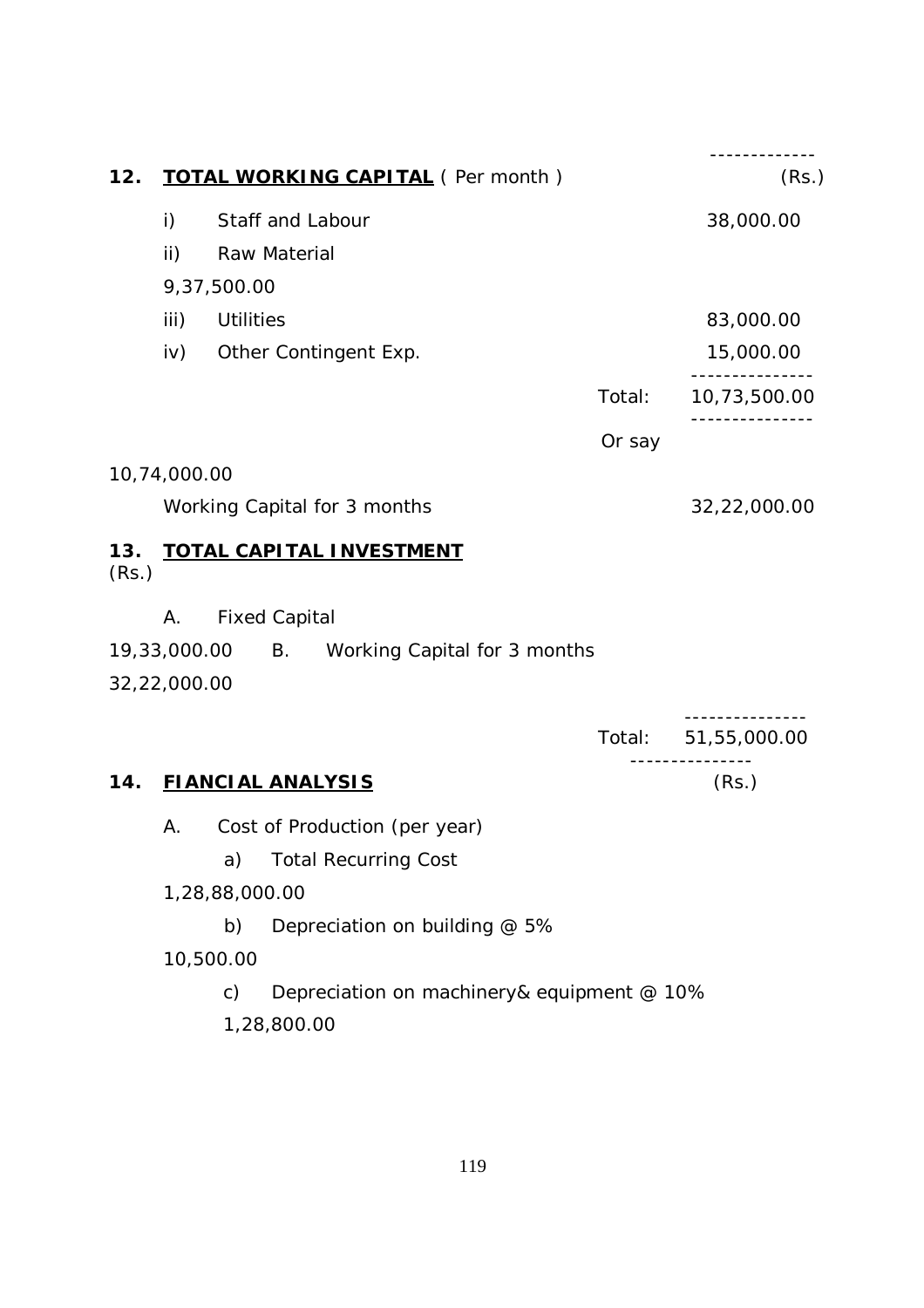|             | d)                                                  |                         | Depreciation on Dies, Moulds & office equipment @ |                                                     |                                      |        |
|-------------|-----------------------------------------------------|-------------------------|---------------------------------------------------|-----------------------------------------------------|--------------------------------------|--------|
|             | 20%75,000.00                                        |                         |                                                   |                                                     |                                      |        |
|             | e)<br>6,18,600.00                                   |                         | Interest on total Capital Investment @ 12%        |                                                     |                                      |        |
|             |                                                     |                         |                                                   |                                                     |                                      |        |
|             |                                                     |                         |                                                   |                                                     | Total: 1,37,20,900.00                |        |
|             |                                                     |                         |                                                   |                                                     | -----------<br>Or say 1,37,21,000.00 |        |
| В.          | Sales/Turn over (per year)                          |                         |                                                   |                                                     |                                      |        |
|             | Item                                                |                         |                                                   | Qty.(MT) Rate (MT)                                  |                                      | (Rs.)  |
|             | <b>HDPE Lube Oil Containers</b><br>5 Itrs. Capacity |                         | 150                                               |                                                     | 1,00,000  1,50,00,000.00             |        |
| C.          | Net Profit (Per year)                               |                         |                                                   |                                                     |                                      |        |
|             | Sales (Rs.) – Cost of Production (Rs.)              |                         |                                                   |                                                     | $=$                                  | Profit |
|             | (Rs.)                                               |                         |                                                   |                                                     |                                      |        |
|             | 1,50,000<br>12,79,000                               |                         | 1,37,21,000                                       |                                                     | $=$                                  |        |
| D.          | Net Profit Ratio                                    | $\qquad \qquad =\qquad$ | Net Profit x 100<br>Sales                         |                                                     |                                      |        |
|             |                                                     | $=$                     | 12,79,000 x 100<br>1,50,00,000                    |                                                     | 8.52 %<br>$=$                        |        |
| Ε.          | Rate of Return                                      |                         | $=$                                               | Net Profit x 100<br><b>Total Capital Investment</b> |                                      |        |
| $F_{\perp}$ | <b>Break-even Point</b>                             | $=$                     | 12,79,000 x 100<br>51,55,000                      | $=$                                                 | 24.8%                                |        |
|             | Fixed Cost (Per Year)<br>(Rs.)                      |                         |                                                   |                                                     |                                      |        |
|             | a)<br>10,500.00                                     |                         | Depreciation on Building @ 5%                     |                                                     |                                      |        |